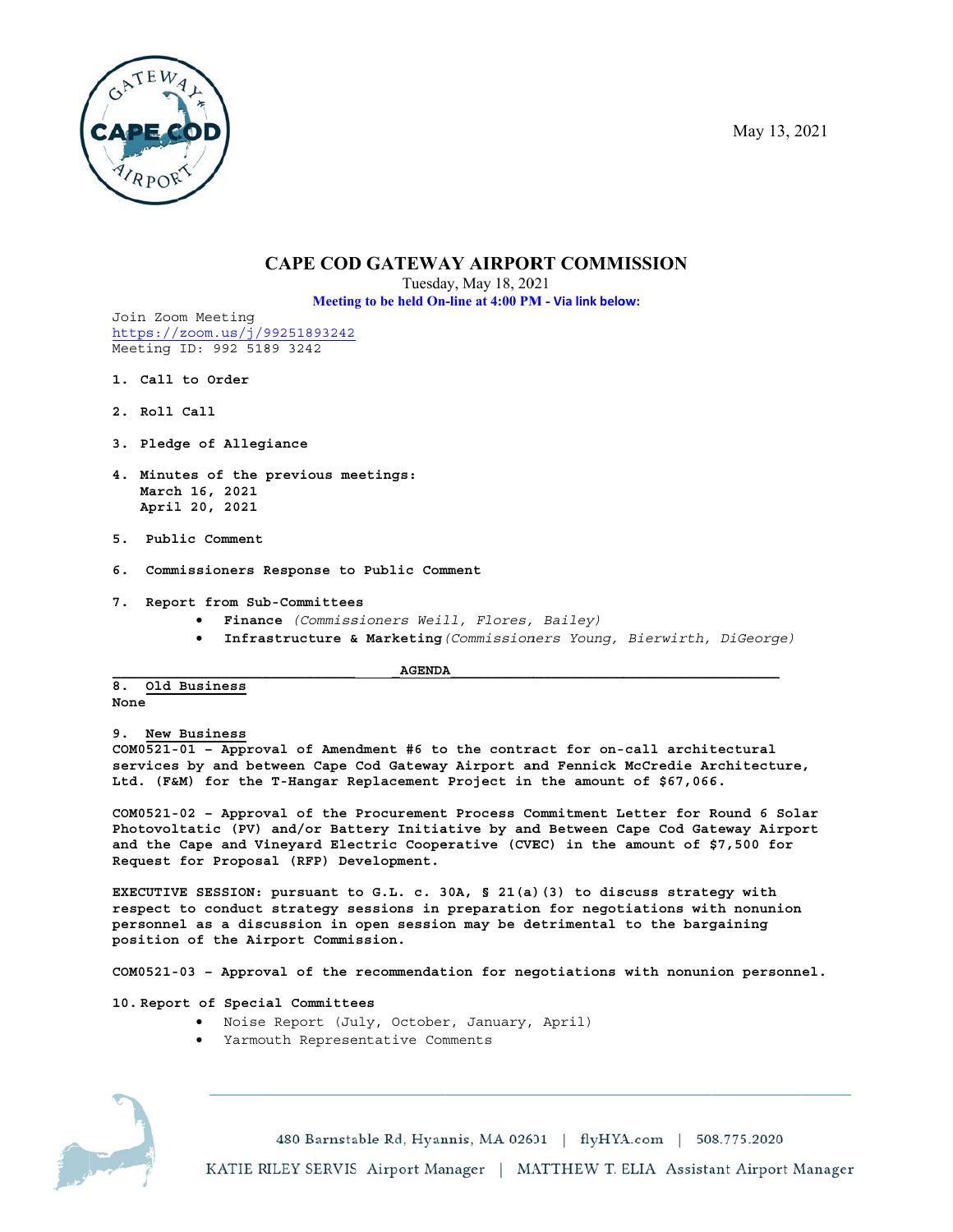• Airport Manager's Report

### **Updates:**

- o Annual FAA Airport Inspection (Matt to present)
- o Aircraft accident (April 26, 2021)
- o Airport Finances Update
	- o Management to review
- o CARES Act Projects
	- o Replacement of T-hangar (Amendment Commission approved January 2021),
	- o Fleet Hangar Door Replacement (Amendment Commission approved January 2021),
	- o Mary Dunn Way Extension (underway and amendment forthcoming).
- o Airport Master Plan Update
	- o Live public meeting scheduled for March 22 @ 6PM live on Zoom Webinar and possibly Facebook
	- o Please visit our website for documentation details available to the public
	- o Continued coordination with both Town of Barnstable and Yarmouth
	- o Next and Final Planning Advisory Group (PAG) Meeting = June 2021
- o Town of Barnstable Budget Meetings
	- $O$  CIP Meeting =  $4-1-2021$
	- o Operating Budget Meeting = June 2021
- o Airport Environmental Assessment
	- o RFP due May 14
- o Airport Tree Clearing Project
	- o Spring reseeding late April 2021 on the condition of:
		- Temperature monitoring and presumed stretch of good weather with temperatures over 45 degrees
		- Reaching out to northern Tree to schedule April reseeding and replanting plan for failed growth
	- o Airport Maintenance site prep (rock removal, rough cut, prep for April seed)
	- o Press release completed
- o PFOS/Public Involvement Plan & Update
	- o Post mitigation monitoring
	- o Meeting on 1/27/2021 with DEP identified additional testing and sampling to identify existing plume and future plume based on ground water and PFAS movement
	- o Meeting scheduled for April 28, 2021 rescheduled to May 2021 to update TOB on findings of additional testing
	- o Future meeting with Town Council Leadership
- o Airport Rates & Charges Update (2021 review post-COVID19)
	- o FY2022 effort (October 2021)
	- o Airport Management will start working on various updates
- o Rebranding & Website Upgrade
	- o Website modifications underway
	- o Sign plan modifications underway
	- o Letterhead, logo, business cards, social media COMPLETED
- o Dates to remember:
	- o June/July Terminal Dedication Ceremony Boardman-Polando 90th Anniversary for Boardman/Polando Flight
	- o MCI Drill September 28, 2021
- o Lease Development Update
	- o Griffin Avionics
		- o Hyannis Hangar LLC
	- o Ross Aviation Air Cape Cod
- o Discussion of Senator Cyr's proposed Climate Impact Landing Fee at
- Massachusetts airports
- o Upcoming:



480 Barnstable Rd, Hyannis, MA 02601 | flyHYA.com | 508.775.2020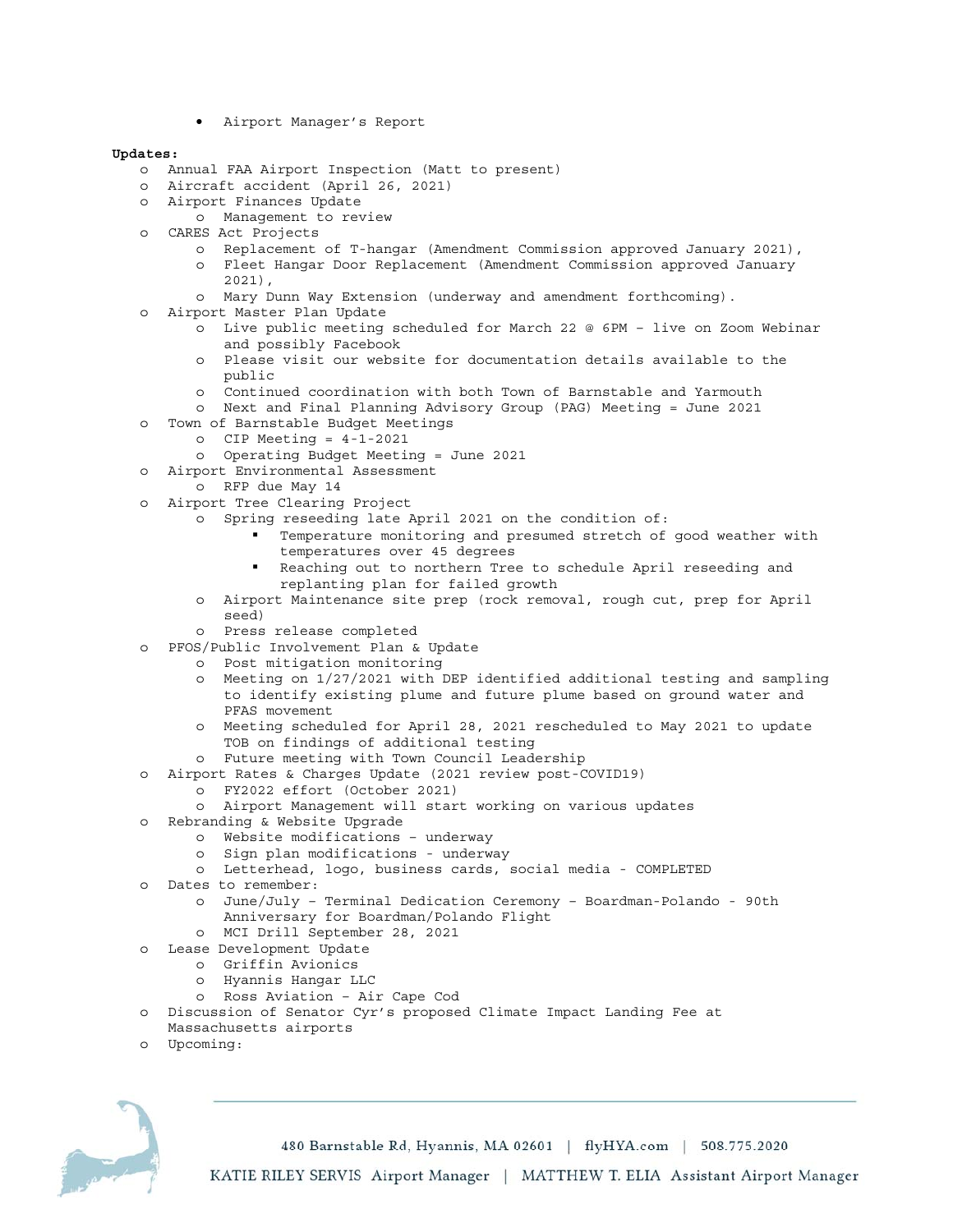- o Management Contract
- o Management Review
- **11. Announcements** Commissioner's Comments

**12**. Matters not reasonably anticipated by the Chair

**13. Adjournment** – Next Meeting, June 15, 2021

Please Note: The list of matters, are those reasonably anticipated by the Chair, which may be discussed at the meeting. Not all items listed may in fact be discussed and other items not listed may in fact be discussed and other items not listed may also be brought up for discussion to the extent permitted by law. It is possible that if it so votes, the Commission may go into executive session. The Commission may also act on items in an order other than they appear on this agenda.

### **AGENDA ITEMS**

**COM0521-01 – Approval of Amendment #6 to the contract for on-call architectural services by and between Cape Cod Gateway Airport and Fennick McCredie Architecture, Ltd. (F&M) for the T-Hangar Replacement Project in the amount of \$67,066.** 

**MOTION** to approve Amendment #6 to the contract for on-call architectural services by and between Cape Cod Gateway Airport and Fennick McCredie Architecture, Ltd. (F&M) for the T-Hangar Replacement Project in the amount of \$67,066.00 **SPONSOR:** Management **(May be acted upon)** 

**COM0521-02 – Approval of the Procurement Process Commitment Letter for Round 6 Solar Photovoltatic (PV) and/or Battery Initiative by and Between Cape Cod Gateway Airport and the Cape and Vineyard Electric Cooperative (CVEC) in the amount of \$7,500 for Request for Proposal (RFP) Development.** 

**MOTION** to approve the Procurement Process Commitment Letter for Round 6 Solar Photovoltatic (PV) and/or Battery Initiative by and Between Cape Cod Gateway Airport and the Cape and Vineyard Electric Cooperative (CVEC) in the amount of \$7,500 for Request for Proposal (RFP) Development. **SPONSOR:** Management **(May be acted upon)** 

**As Chair of the Airport Commission, I move to go into Executive Session pursuant to G.L. c. 30A, § 21(a)(3) to discuss strategy in preparation for negotiations with nonunion personnel as a discussion in open session may be detrimental to the bargaining position of the Airport Commission. This meeting will reconvene in open session after the Executive Session.** 

## **COM0521-03 – Approval of the recommendation for negotiations with nonunion personnel.**

**MOTION** to approve the recommended changes to the non-union positions as discussed in executive session. **SPONSOR:** Management **(May be acted upon)** 



480 Barnstable Rd, Hyannis, MA 02601 | flyHYA.com | 508.775.2020 KATIE RILEY SERVIS Airport Manager | MATTHEW T. ELIA Assistant Airport Manager